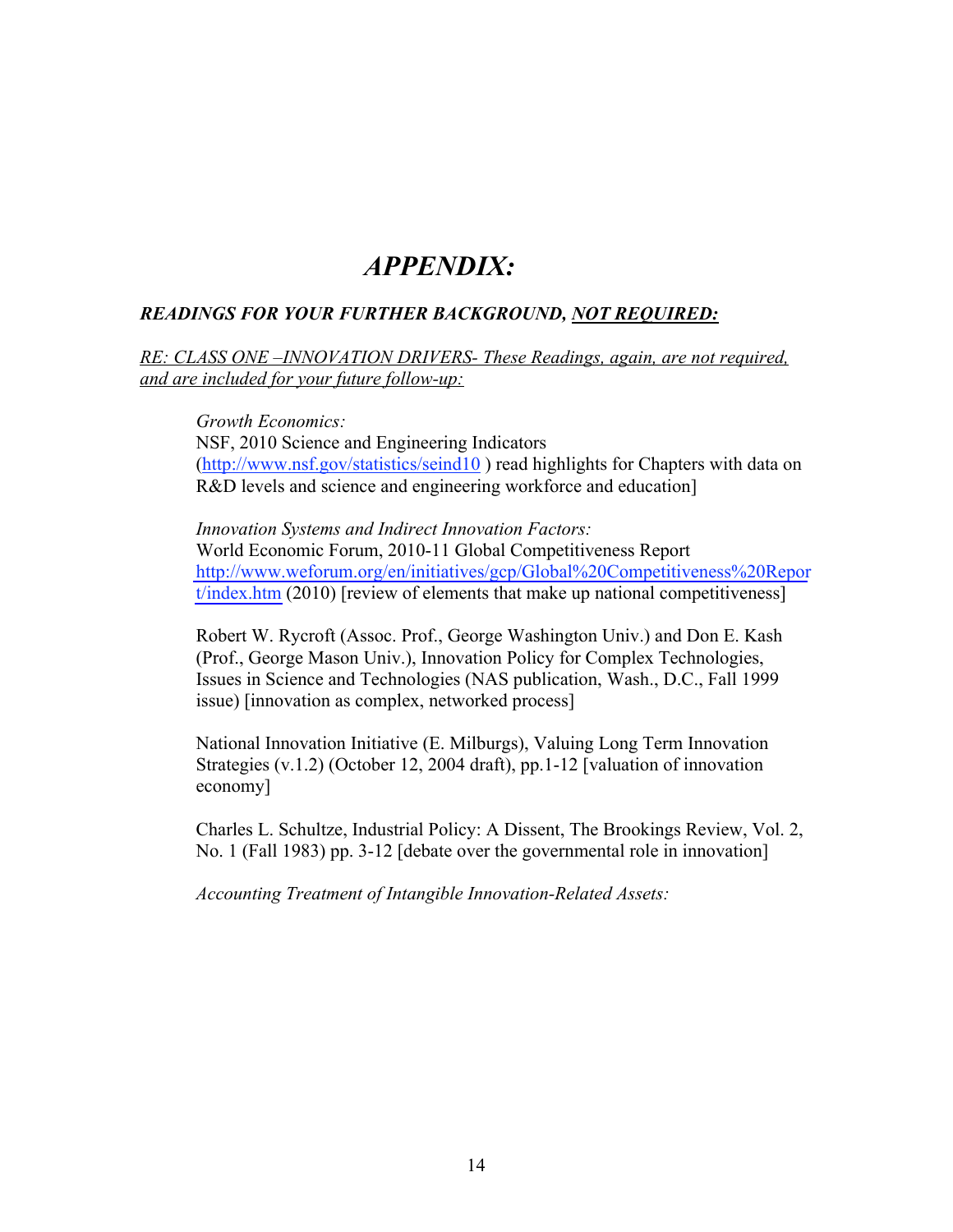Baruch Lev (Prof. of Accounting, NYU), Remarks on the Measurement, Valuation, and Reporting of Intangible Assets, Fed. Res. Bd. Of N.Y, Economic Policy Review (Sept. 2003), pp.17-22

Alan Webber, New Math for a New Economy, Fast Company, Issue 31 (Jan.-Feb. 2000) pp. 214-224 [valuing intangible assets]

European Commission Information Societies Technologies Programme (PRISM Project), Report of Research Findings and Policy Recommendations (Preliminary Draft May 2003) [project for valuation of innovation economy]

## *Venture Capital Role:*

Paul A. Gompers and Josh Lerner, The Venture Capital Cycle (MIT Press 1999) pp. 4-11

Udayan Gupta (Ed.), Done Deals, Venture Capitalists Tell Their Stories (Harvard Business School Press 2000), pp. 1-11 [development and role of U.S. venture capital system]

## *The "Valley of Death" Problem:*

Peter Fiske (CEO, RAPT Industries), "Uncle Sam; The Most Important High-Tech Venture Investor in America – The RAPT Story" (draft report 2004)

National Research Council, Science, Technology, and Economic Policy Board, SBIR, Challenges and Opportunities (National Academy Press, Wash., D.C. 1999) pp. 15-27 (Introduction), 37-40 (Comments of Duncan Moore, OSTP), 41- 51 (Comments of Roland Tibbetts, NSF), 52-61 (Comments of Prof. Josh Lerner), 129-135 (paper by Tibbetts) [SBIR program issues]

National Research Council, Board on Science, Technology and Economic Policy, The Advanced Technology Program, Challenges and Opportunities (National Academies Press, Wash., D.C. 1999) pp. 11-25 (Introduction) [ATP's historical context]

Christopher T. Hill (Vice Provost for Research and Prof., George Mason Univ.), The Advanced Technology Program: Opportunities for Enhancement, in, Investing in Innovation – Creating a Research and Innovation Policy that Works, edited by Lewis M. Branscomb and James H. Keller (MIT Press, Cambridge, Mass. 1998) pp. 144-173 [ATP program issues and debate]

National Academy of Public Administration, The Manufacturing Extension Partnership Program, Report 2 on Alternative Business Models, Report for NIST (May 2004)[MEP program issues]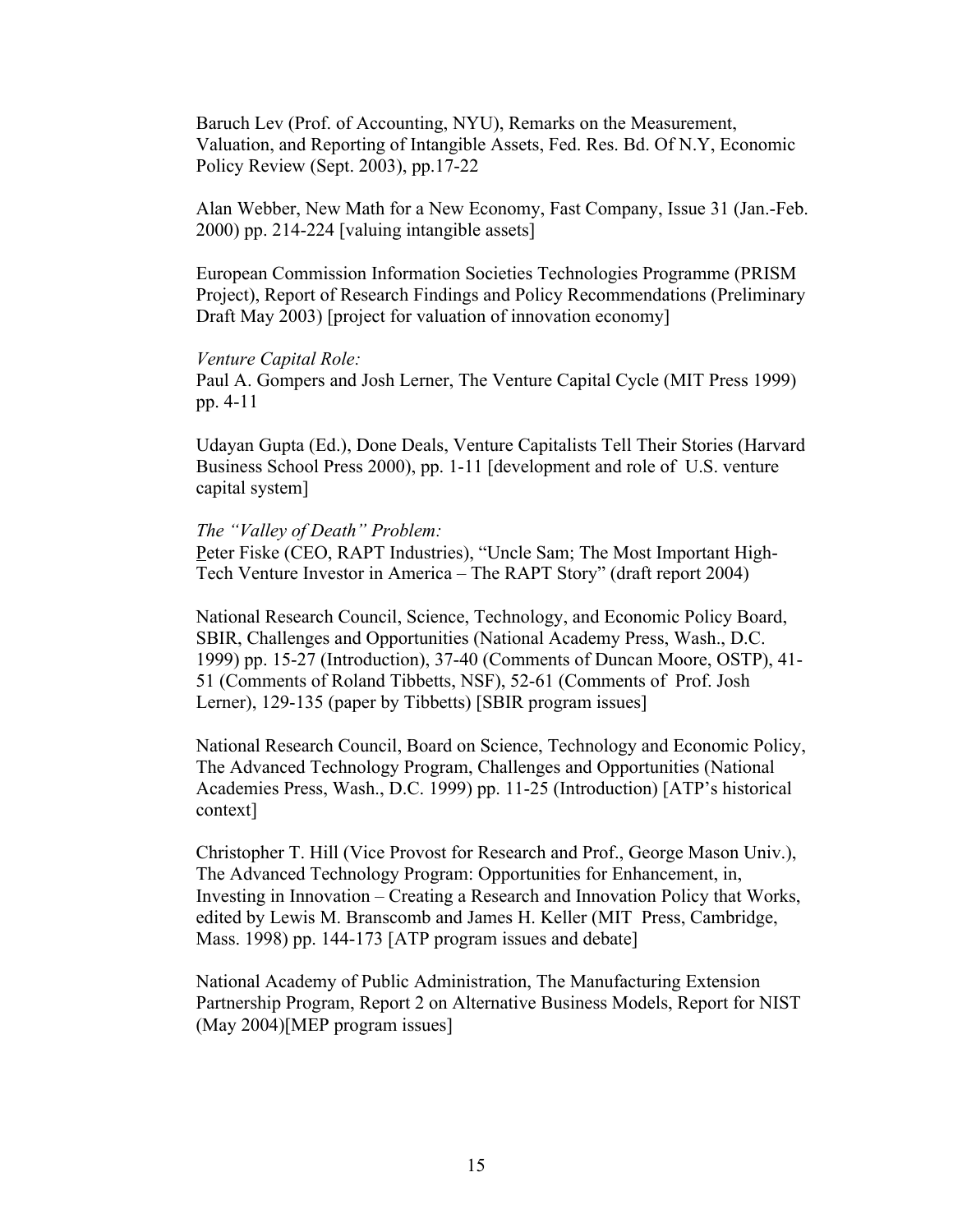Rick E. Yanuzzi , In-Q-Tel: A New Partnership Between the CIA and the Private Sector, Defense Intelligence Journal, Vol. 9, No. 1 (2000)[CIA's In-Q-Tel program]

Josh Lerner (Prof., Harvard Business Sch.), The Design of Effective Public Venture Capital Programs, paper in NIST, Managing Technical Risk, NIST GCR 00-787 (April 2000) pp. 80-93 [rationale for public role in funding development]

Glenn R. Fong (Prof. American Sch. Of Int'l Man.-Thunderbird), Repositioning the Advanced Technology Program, Issues in Science and Technology (Fall 2001) (8 pages)[critique of ATP program]

Lewis M. Branscomb (Prof. Emeritus, Harvard, Kennedy School) and Philip E. Auerswald (Prof., George Mason Univ.), Taking Technical Risks, How Innovators, Executives, and Investors Manage High-Tech Risks (MIT Press, Cambridge, Mass. 2001) (Intro. and Chapt. 1)

# *RE: CLASS TWO – THE SCI/TECH ORGANIZATIONAL FRAMEWORK –These Readings, again, are not required, and are included for your future follow-up:*

*The Organization of U.S. Science Mission Agencies:* 

Jennet Conant, Tuxedo Park (Simon and Shuster 2002) (biography of Alfred L. Loomis founder of MIT's Rad Lab) pp. 178-289 [MIT's Rad Lab emerges in WWII as model for federally funded but not controlled R&D centers]

Jennet Conant, 109 East Palace (Simon and Shuster 2005)(the Los Alamos organizational model)

Vannevar Bush, Science: The Endless Frontier (Government Printing Office, Wash., D.C. 1945) p. 1-11 ) (FDR and Bush letters, Summary, Introduction) (on nsf.gov website - http://www.nsf.gov/od/lpa/nsf50/vbush1945.htm [Bush's proposal for federal support for basic research through NSF]

Harvey M. Sapolsky, Science and the Navy – the History of the Office of Naval Research (Princeton Univ. Press 1990), pp. 9-81 (Chapts. 2-4) [ONR as missionbased basic science agency – model for agencies that follow]

William A. Blanpied, inventing U.S. Science Policy, Physics Today, 51 (2) (Feb. 1998), pp. 34-40 [post-WWII evolution of U.S. science organization]

George Mazuzan, NSF, A Brief History (1950-1985) (NSF 88-16) (nsf.gov website - http://www.nsf.gov/pubs/stis1994/nsf8816/nsf8816.txt), pp. 1-25 [history of NSF in the context of post-WWII science]

William T. Golden, Impacts of the Early Cold War on the Formulation of U.S. Science Policy (Selected Memoranda, October 1950-April 1951)(edited by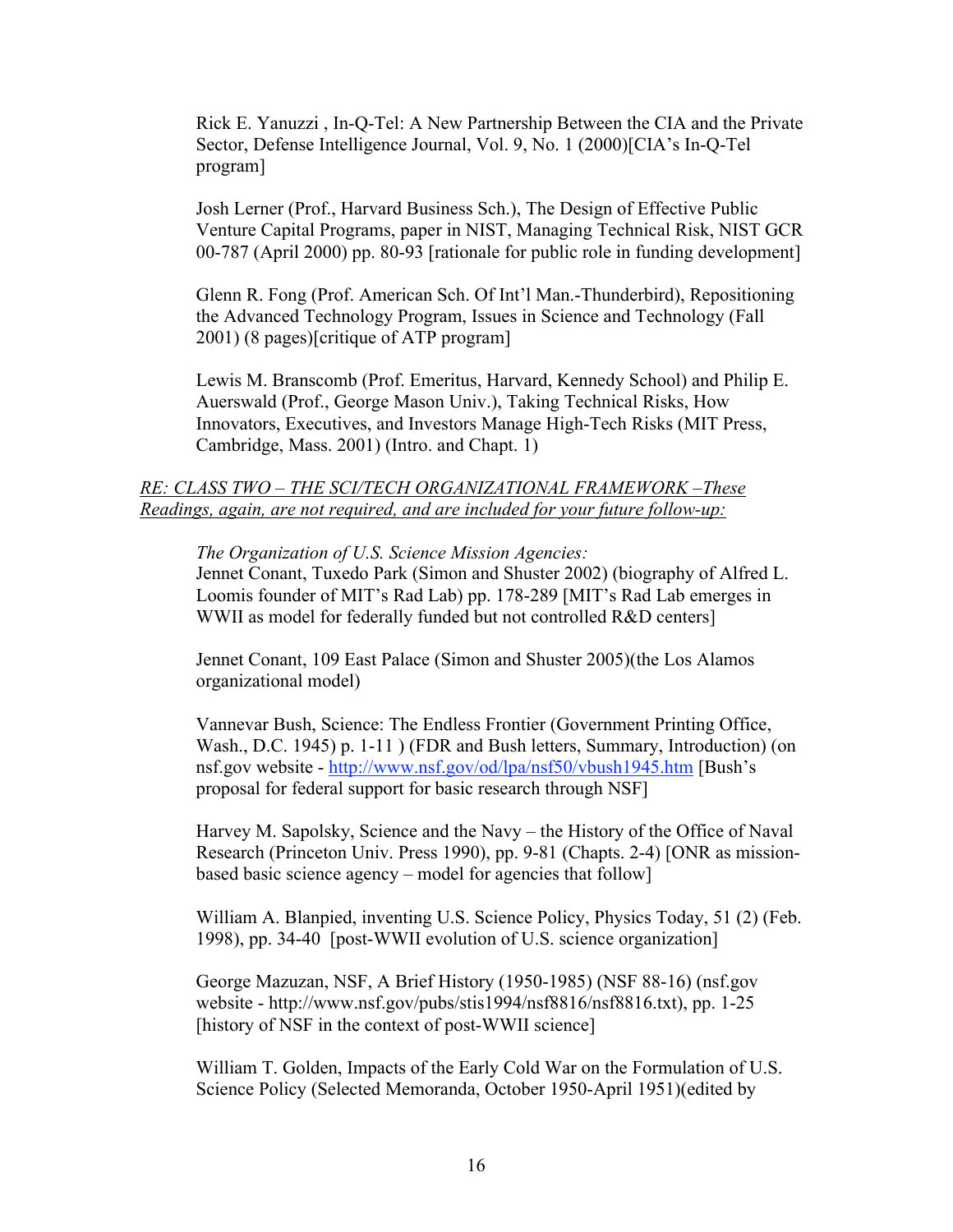William A. Blanpied) (American Assoc. for the Advancement of Science, Wash., D.C. 1995) pp. xiv-xliv (Introduction by the Editor), selected memos, including pp.8-13 (interview with V. Bush) [proposal for Presidential Science Advisor]

G. Pascal Zachary, Endless Frontier, Vannevar Bush, Engineer of the American Century (MIT Press 1999)[biography of Vannevar Bush]

Mitchell Waldrop (at NSF), The Dream Machine, J.C.R. Licklider and the Revolution that Made Computing Personal (Sloan Foundation Technology Series)(Viking 2001) (pp.456-466) [section on NSF role in NSFnet]

National Research Council, Board on Science, Technology and Economic Policy, Government-Industry Partnerships for the Development of New Technologies (National Academies Press, Wash., D.C. 2003) pp. 7-20, 35-108 (Introduction, Chapts. III-IV) [history of government-industry collaboration programs]

Glenn R. Fong (Prof., Amer. Sch. of Int'l Management at Thunderbird), The U.S. High-Performance Computing and Communications Initiative; A Case Study in U.S. Technology Policy (draft April 2004) pp. 1-34 [agency collaboration on computing]

## *The DARPA Model:*

Mitchell Waldrop (at NSF), The Dream Machine, J.C.R. Licklider and the Revolution that Made Computing Personal (Sloan Foundation Technology Series)(Viking 2001) (Chapts.2, 5-7, & pp.466-471)

DARPA, DARPA Over the Years (Oct. 27, 2003)[darpa.mil/overtheyears.html] pp. 1-3 [brief intro to DARPA organization]

Glenn R. Fong (Prof., American Graduate Sch. of Int'l Man., Thunderbird), ARPA Does Windows; The Defense Underpinning of the PC Revolution, Business and Politics, Vol. 3, No. 3 (2001), pp.213-237 [DARPA's IT role]

National Research Council (NAS), Science and Telecommunications Board, Funding a Revolution, Government Support for Computing Research (National Academy Press, Wash. D.C. 1999) pp. 85-157 (Chapt. 4, The Organization of Federal Support, A Historical Review, Chapt. 5, Lessons from History)

*RE: CLASS FOUR – THE COMPETITIVENESS CHALLENGE–These Readings are, again, not required, and are included for your future follow-up:* 

## *The Competitive Challenge to U.S. Manufacturing***:**

Barry C. Lynn (Fellow, New America Foundation), End of the Line (Doubleday 2005) pp. 1-18 [complex globalization of manufacturing; the anti-global view]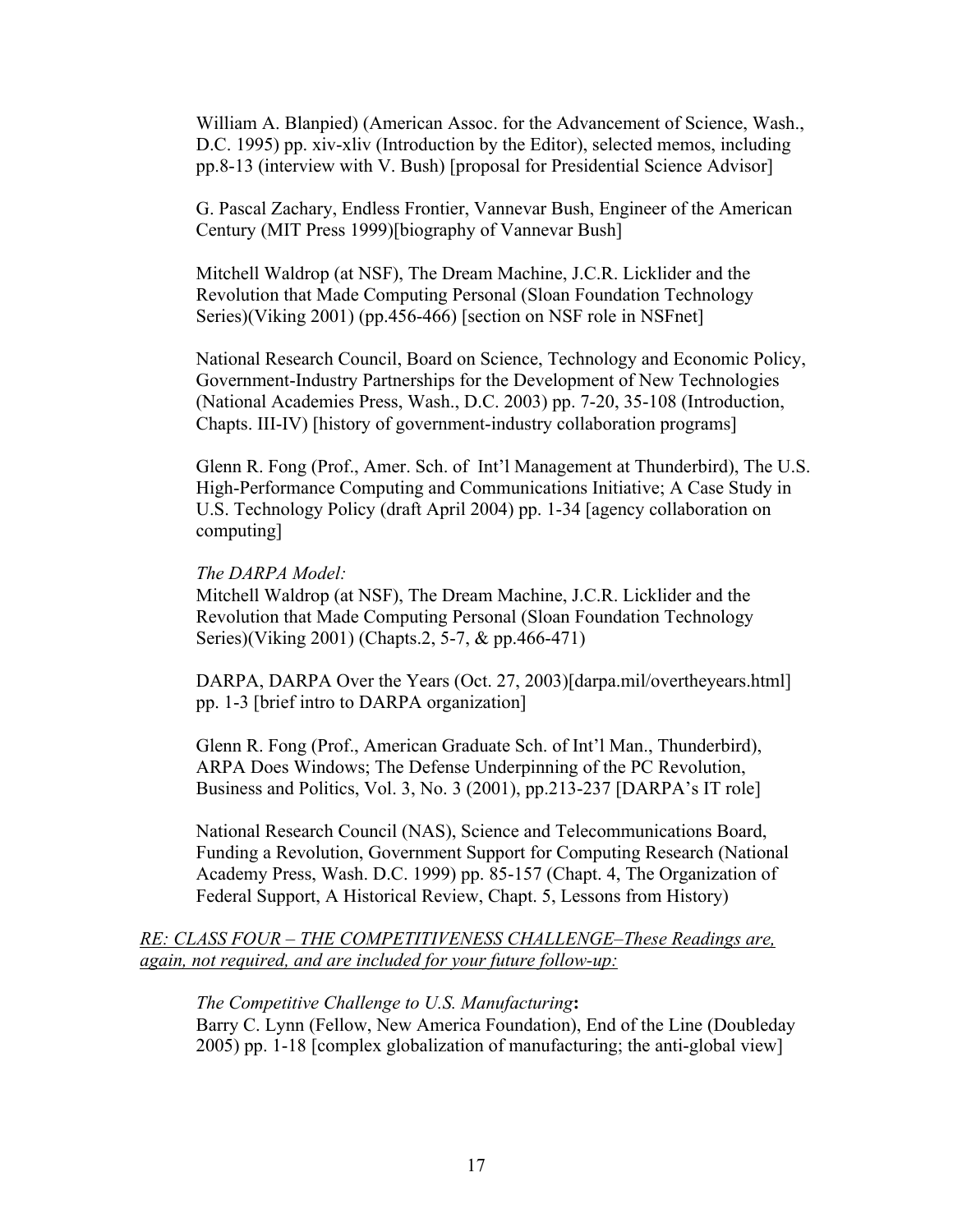Office of Sen. Lieberman, Making America Stronger: A Report with Legislative Recommendations on Restoring U.S. Manufacturing (Sept. 2003) pp. 1-20 (lieberman.senate.gov website)[current U.S. manufacturing challenge]

Carl J. Dahlman and Jean Eric Aubert, China and the Knowledge Economy, Seizing the 21<sup>st</sup> Century (Overview) (World Bank Institute 2001) pp.1-27 (worldbank.org website - http://www-wds.worldbank.org/servlet/WDSContentServer/ WDSP/IB/2002/09/07/000094946\_02082104031265/Rendered/PDF/multi0page.pdf)

Office of Sen. Lieberman, White Paper: National Security Aspects of the Global Migration of the U.S. Semiconductor Industry (June 2003) pp. 1-10 (lieberman.senate.gov website http://www.fas.org/irp/congress/2003\_cr/s060503.html )

[competitive pressure on U.S. advanced manufacturing sector]

Michael Dertouzos, Richard Lester, Robert Solow (MIT Commission), Made in America, Keeping the Productive Edge (MIT 1990) [classic on the mfg. productivity challenge of the 80's-90's]

Stephen S. Cohen and John Zysman, Manufacturing Matters: The Myth of the Post Industrial Economy (Basic Books 1987) (excerpts) [classic on role of manufacturing in modern economy]

National Research Council (NAS), Board on Science, Technology and Economic Policy, Securing the Future, Regional and National Programs to Support the Semiconductor Industry (Charles Wessner, Ed.) (The National Academies Press 2003) pp. 1-5, 9-62, (Summary and Introduction), 189-253(Chapt. IV, Competing Programs, paper by Thomas Howell) [material on efforts to gain advanced technology manufacturing leadership by China]

## *The New Services Challenge from Globalization:*

Office of Sen. Lieberman, Offshore Outsourcing and America's Competitive Edge: Losing Out in the High Technology R&D and Services Sectors (May 11, 2004) pp. 5-24 (lieberman.senate.gov website http://lieberman.senate.gov/assets/pdf/off\_shoring.pdf)

Ronald Hira (Rochester Institute of Technology), Implications of Offshore Outsourcing (White Paper, IEEE, Jan. 23, 2004) [disadvantages of offshore outsourcing]

Catherine L. Mann, Institute for International Economics, International Economics Policy Briefs, N. PB03-11 (Dec. 2003) [advantages of offshore outsourcing]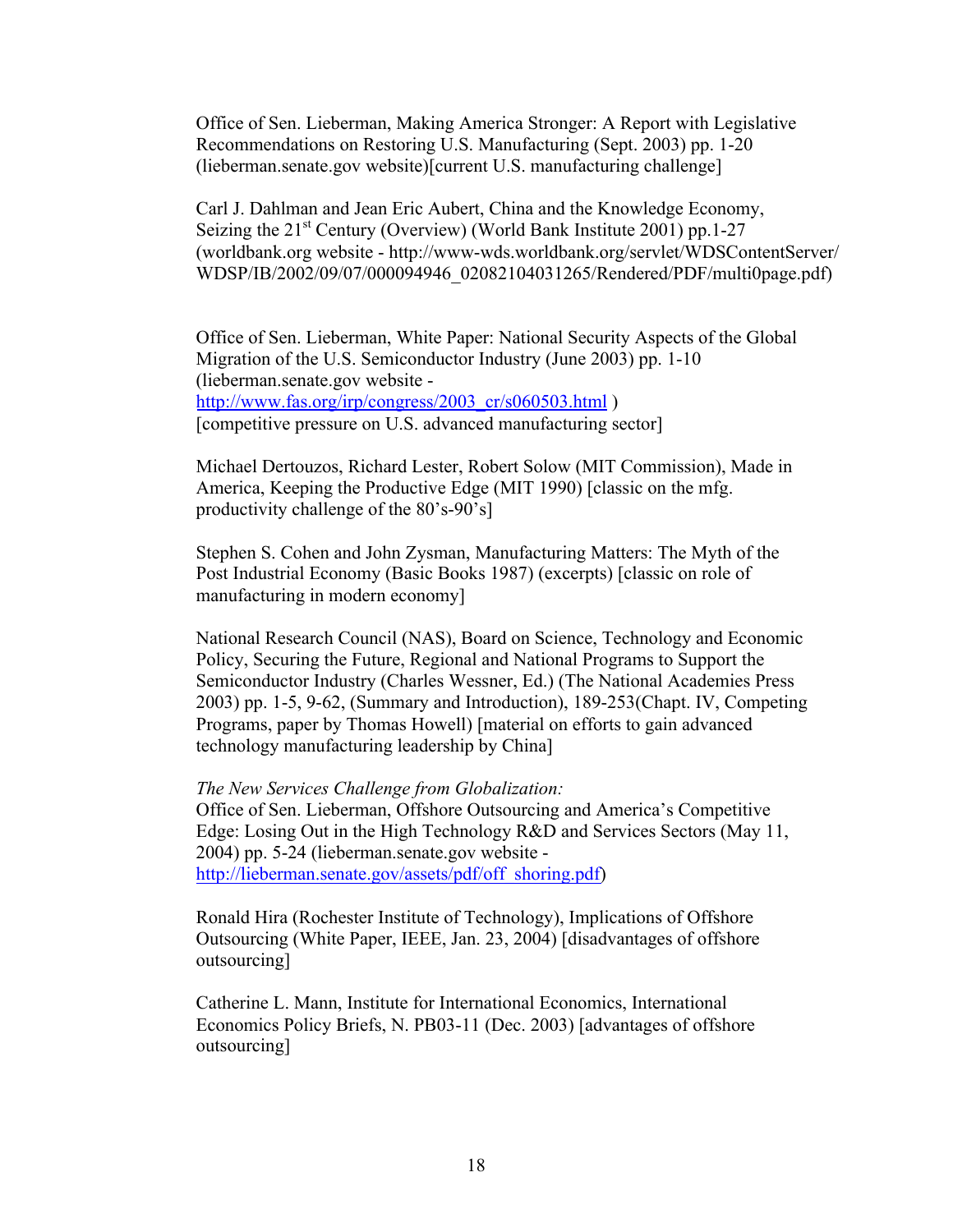Carl J. Dahlman (Georgetown Univ.) and Anuja Utz (World Bank), India and the Knowledge Economy: Leveraging Strengths and Opportunities (World Bank Institute Learning Resources Series) Chapt. I, pp. 1-20 [India's emerging knowledge service economy]

Office of Senator Lieberman, Data Dearth In Offshore Outsourcing: Policymaking Requires the Facts (Dec. 2004) (lieberman.sente.gov website http://lieberman.senate.gov/assets/pdf/off\_shore\_data.pdf )

Robert D. Atkinson, Understanding the Offshoring Challenge, PPI Policy Report (May 2004)

NASSCOM (India), Advantage India (2004) [elements of India's competitive services strategy]

Shri Rajeeva Ratna Shah, Sec., Dept. of Industrial Policy and Promotion, India, "Information Technology Key Technology Economic Driver of 21<sup>st</sup> Century [India]" (2004) (presentation) [India's services strategy]

# *RE CLASS FIVE: THE ENERGY TECHNOLOGY CHALLENGE –These Readings, again, are not required, and are included for your future follow-up:*

Charles Weiss (Distinguished Prof., Georgetown Univ.) and William B. Bonvillian, Structuring an Energy Technology Revolution (MIT Press 2009)

William B. Bonvillian, Will the Search for New Energy Technologies Require a New R&D Mission Agency? *Bridges* (2007) http://www.ostina.org/index.php?option=com\_content&task=view&id=2297&Ite [mid=721](http://www.ostina.org/index.php?option=com_content&task=view&id=2297&Ite mid=721)

*RE: OTHER ISSUES – THE SCIENCE TALENT CHALLENGE, AND THE SCIENCE ADVOCACY SYSTEM –These Readings, again,are not required, and are included for your future follow-up:* 

# *The Science Talent Challenge:*

Paul M. Romer (Prof. of Economics, Stamford) Should the Government Subsidize Supply or Demand in the Market for Scientists and Engineers?, National Bureau of Economic Research, Working Paper 7723 (June 2000)

William J. Bamol (Prof. of Economics, NYU), Education for Innovation: Entrepreneurial Breakthroughs vs. Corporate Incremental Improvements, National Bureau of Economic Research (working paper, April 30, 2004)

Federation of American Scientists, The Learning Federation, Roadmap on Instructional Design, pp. 1-6, Roadmap on Building Simulations and Exploration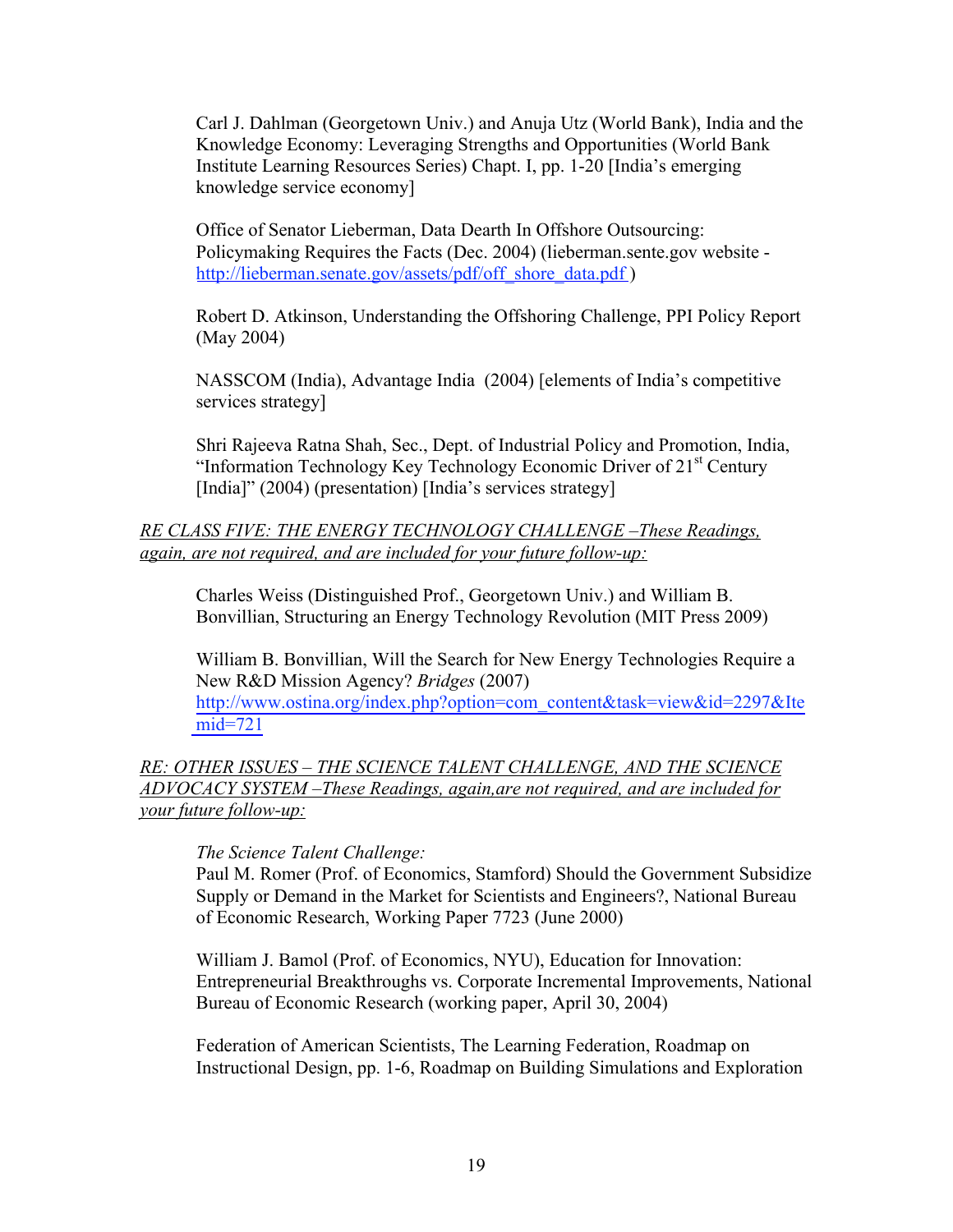Environments, pp. 1-14 (2003)[fas.org, search for "Learning Science and Technology R&D Roadmaps"]

National Science Board, The Science and Engineering Workforce – Realizing America's Potential (Aug. 14, 2003) pp. 7-43

National Science Board, An Emerging and Critical problem of the Science and Engineering labor Force (NSB 04-07) (Jan. 2004) pp. 1-4

S.1549, Technology Talent bill, introduced Oct. 15, 2001 by Senators Lieberman, Mikulski, Bond and Frist, passed Nov. 27, 2002 as title in HR 4664, NSF Authorization bill (P.L. 107-305)

## *The Science Advocacy System:*

Lisa Anderson (Dean, School of International and Public Policy, Columbia Univ.), Pursuing Truth, Exercising Power, Social Science and Public Policy in the  $21<sup>st</sup>$  Century (Columbia Univ. Press 2003), pp. 7-40 (Chapt. 2, the American History of Scientific Policy and Policy-Making [organizing the academy for public policy])

Genevieve J. Knezo, Technology Assessment in Congress: History and Legislative Options, CRS Report RS21586, July 9, 2004 http://www.fas.org/sgp/crs/misc/RS21586.pdf

 Federation of American Scientists (Henry Kelly, President), Science Advice to Congress and the Executive Branch (FAS, Wash., D.C.) (draft report of July 28, 2004; final report Nov. 2004) http://www.fas.org/resource/12022004142618.pdf

National Academy of Sciences, Science and Technology in the Public Interest: Ensuring the Best Presidential and Federal Advisory Committee Science and Technology Appointments (RO397-FM) (Nov. 17, 2004) pp. 1-11 (Summary) http://www.nap.edu/books/0309092973/html/1.html [executive branch science advice system]

Dr. Henry Kelly, President of the Federation of American Scientists, power point slide presentation on Reforming the Science Advice to Government process http://www.cspinet.org/integrity/cf/visualkelly.pdf

## *The Life Science Innovation Challenge:*

Robert Cook-Deegan, Does NIH Need a DARPA? Issues in Science and Technology (National Academy of Sciences publication, Winter 1996) <http://www.issues.org/13.2/cookde.htm>

National Institute of Medicine (NAS), Enhancing the Vitality of the National Institututes of Health: Organizational Changes to Meet New Challenges (National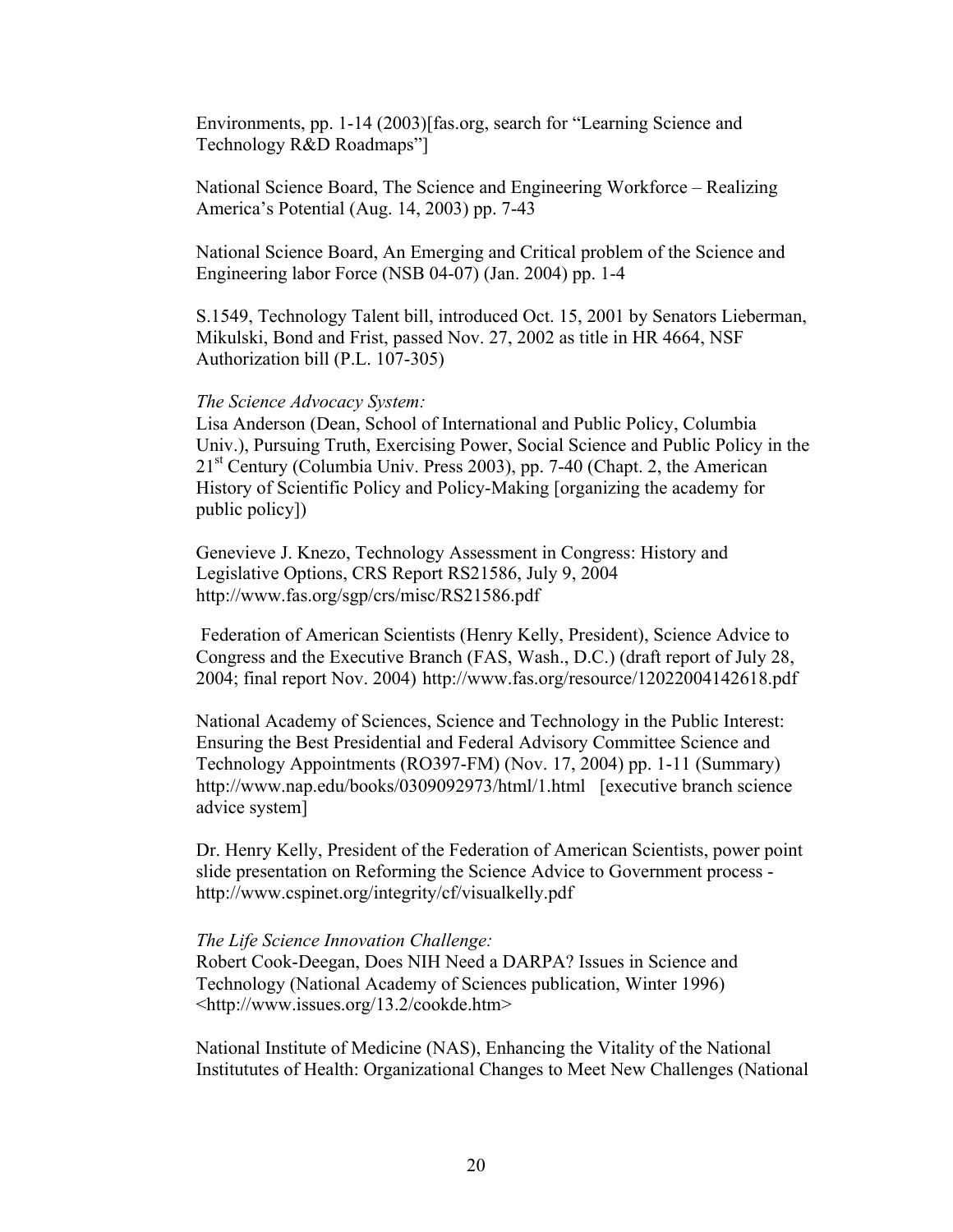Academies Press, Wash., D.C. 2003), portions of pp. 1-101 <http://www.nap.edu/catalog/10779.html>

Infectious Diseases Society of America, Report on Bad Bugs, No Drugs – As Antibiotic Discovery Stagnates A Public Health Crisis Brews (July 2004), pp. 3- 28<http://www.idsociety.org/WorkArea/linkit.aspx?LinkIdentifier=id&ItemID=5554>

FDA, Innovation/Stagnation - Challenge and Opportunity on the Critical Path to New Medical Products (March 2004) <http://www.fda.gov/oc/initiatives/criticalpath/whitepaper.html>

Testimony, October 6, 2004 Joint Hearings of the Senate Judiciary and Health, Education, Labor and Pensions Committees on S.666, (bipartisan biothreat R&D legislation) pp. 1-40